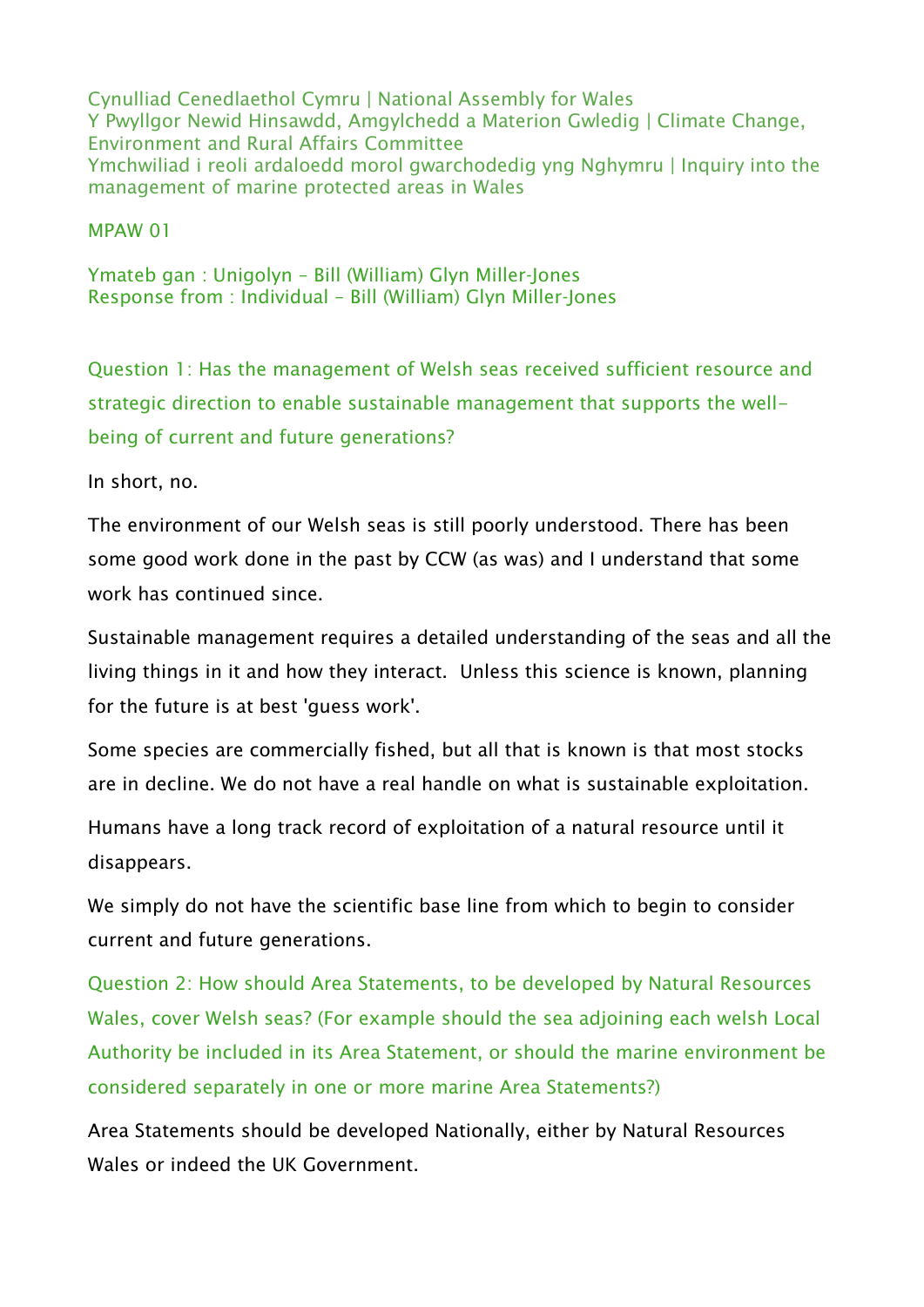Joined-up thinking is required, and I believe that would be harder to achieve if all the Local Authorities were involved.

Question 3: How well are Wales' MPAs currently being managed? (This can include aspects such as the condition of sites, staffing to deliver management, surveillance and enforcement activities and the data on the extent of activities taking place in MPAs)

I live at Penllech near the village of Tudweiliog on the North Coast of the Lleyn Peninsula. The coast has long been designated a Marine SAC – Pen Llyn a'r Sarnau SAC.

The designation of the area as a SAC has afforded little if any protection to the wildlife in practical terms.

The site has been well managed / documented on paper, but I am not aware of any regular surveillance or enforcement to protect the SAC.

I and other locals are aware that large trawlers (French, Spanish, Portuguese etc.) come well inside the 6 mile limit at night as they are sometimes clearly visible to all from the shore, but they are not visible on Ship AIS when you check on the computer. Presumably they are fishing illegally?

There has been some evidence in the past of extremely destructive scallop dredging within the SAC also.

Any future plans must include effective enforcement which must include boots on the ground and ships on the sea.

Question 4: What are the key issues affecting the effective management of multiuse MPAs?

Lack of detailed scientific knowledge and understanding of the wildlife of our Welsh Seas.

Predicting the effects of climate change.

No real understanding of what the capacity of our Welsh seas have for sustainable fishing to maintain stocks into the future. Yet we continue to exploit.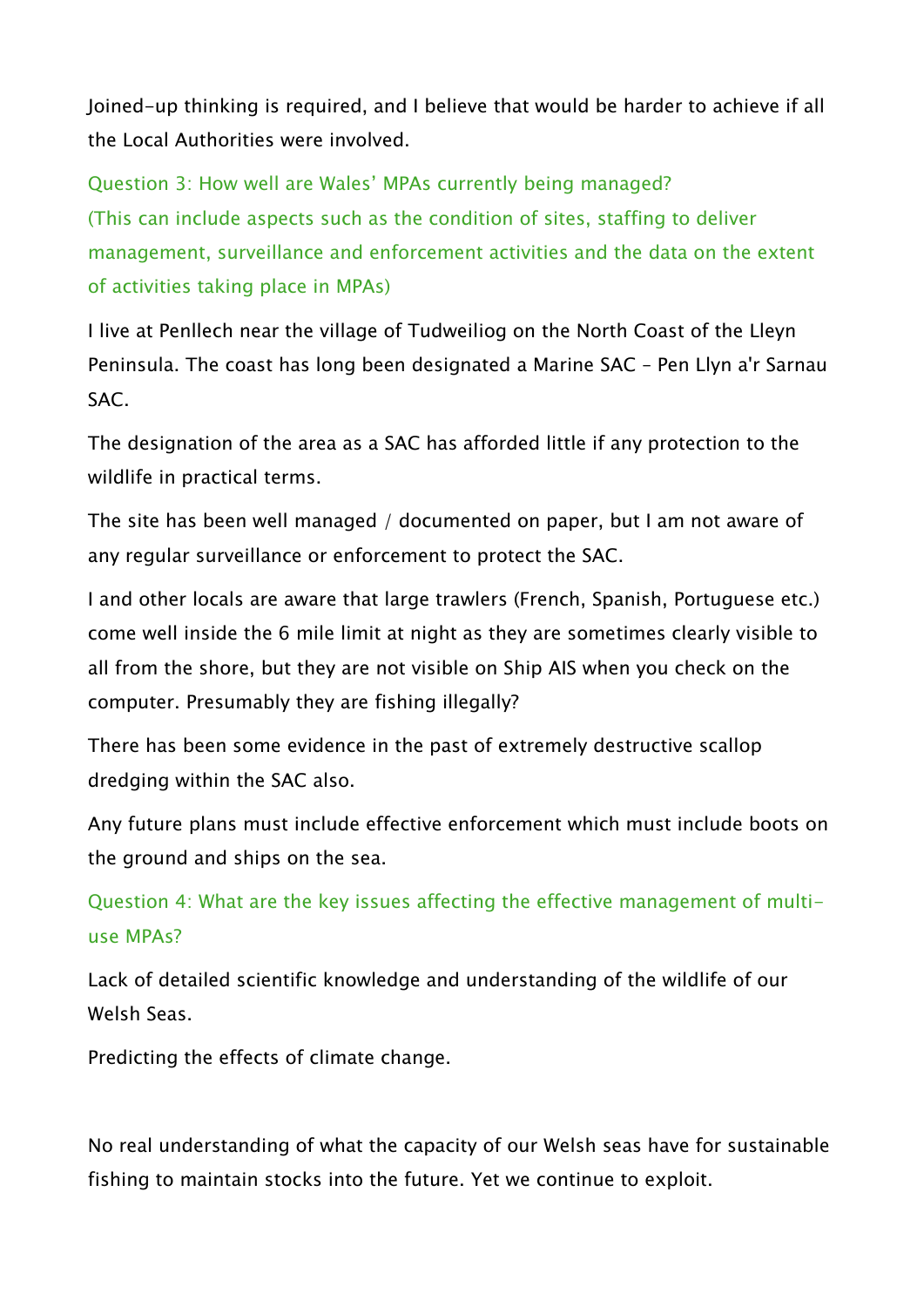Scallop dredging as a method of harvesting scallops is so destructive to all wildlife and fisheries, so very careful consideration should be given to licensing. More 'friendly' methods of harvesting should be developed.

Enforcement. Clear ways for the reporting of threats to the MPAs need to be widely known.

The MPAs need to be visibly patrolled.

Education (at all levels) about MPAs.

Question 5: Do existing Welsh MPAs currently provide the right protection for the conservation of Welsh marine biodiversity?

On paper I think that they probably do provide the right protection, but not in practice.

More scientific work needs to be undertaken – and continued indefinitely in to the future - before we know for certain that we have the right protection in place for the conservation of Welsh marine biodiversity.

The MPAs are not protected.

Question 6: What lessons can be learnt from current MPA management activity in Wales (including designation, implementation and enforcement)?

I think that the designation of current MPAs in Wales has been done in a thorough way, and well implemented on paper

The enforcement of the areas remains a matter of great concern.

Question 7: Are there MPA examples or practices elsewhere that Wales can learn from?

Question 8: The majority of Wales' MPAs are designated under the EU Habitats Directive. How should the Welsh Government's approach to MPA management take account of the UK's decision to leave the European Union?

MPAs as such should continue as such to provide protection for wildlife, but now we have an opportunity to do better.

Leaving the EU I now think that we have a wonderful opportunity to 'plough our own furrow' and develop practices that best suit our own local needs.